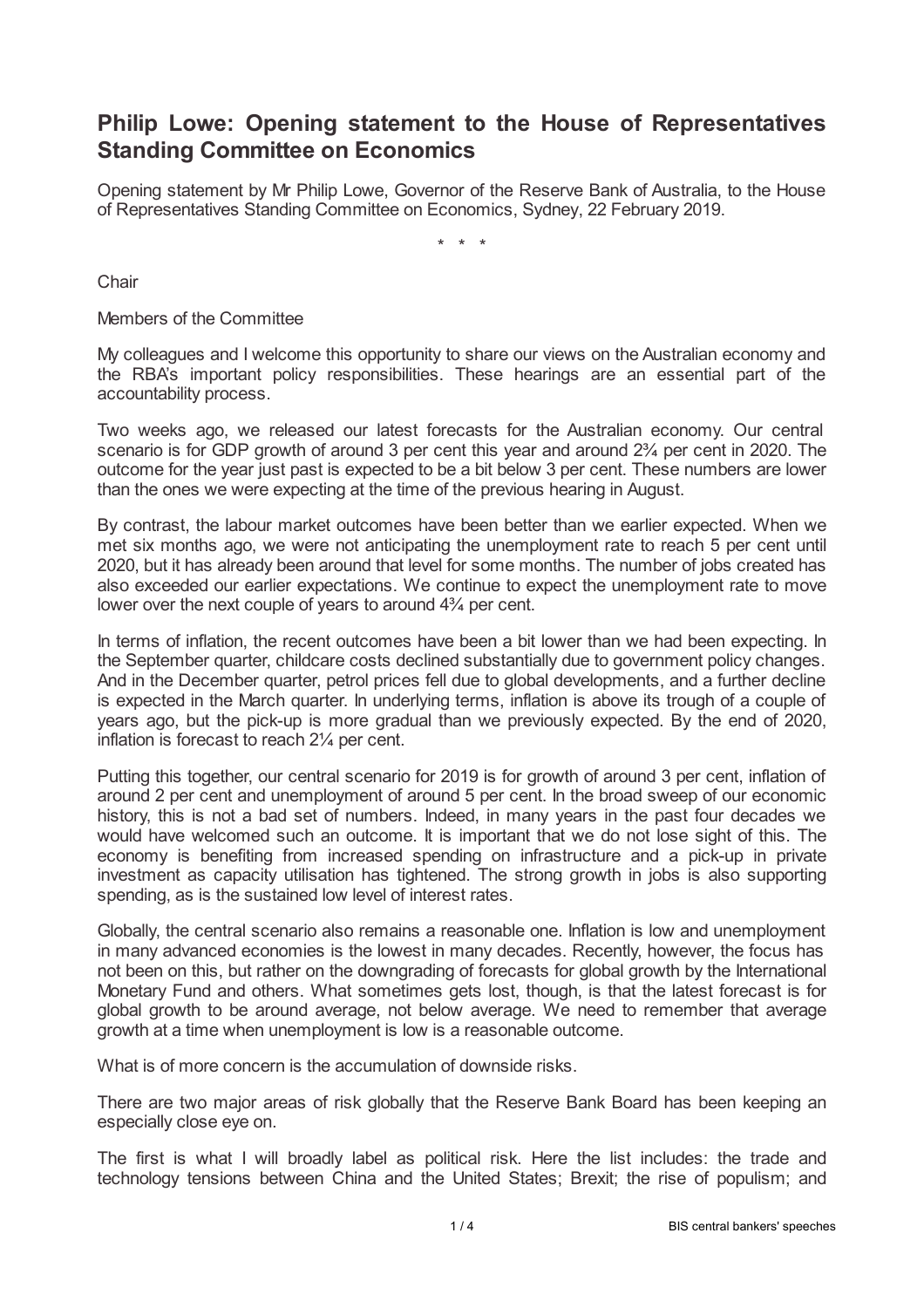strains in some western European economies. It is hard to be certain how these various issues will play out. But it is conceivable that one or more of these risks crystallises in a way that damages confidence and the global economy. It is, of course, also conceivable that political leaders respond to the mounting economic risks in a way that restores confidence. Time will tell.

In working through the various possibilities, one issue that many people have focused on is the resilience of the global economy to a severe shock, whether it is generated in the political sphere or elsewhere. In many countries, both public and private debt levels are already very high. Real interest rates are also already very low. This means that there are fewer buffers in the global system than there once were. So there is less room to manoeuvre, although in a number of important dimensions the global financial system is more resilient than it used to be.

The second international risk we are monitoring closely relates to the Chinese economy. Growth there has slowed, probably by more than the authorities had been expecting. The economy is feeling the effects of the tensions with the United States and the squeezing of finance to the private sector as the authorities seek to rein in non-bank financing. The authorities have responded by easing policy in some areas, but they are walking a fine line between supporting the economy in the near term and addressing the debt problem.

Turning to the Australian economy, the Board has recently been paying particularly close attention to the strength of household spending and to developments in the housing market.

Household consumption accounts for almost 60 per cent of total spending, so what happens on this front is important. Recently, determining the underlying strength of consumption has been complicated by volatility in the consumption data in the national accounts, as well as notable revisions to the history of both consumption and household income. On balance, though, the available data suggest that the underlying trend in consumption is softer than it earlier looked to be and this has affected the outlook for the economy.

There are a couple of important considerations here. The first is the protracted period of relatively low growth in aggregate household income. The second is the decline in housing prices in our largest cities.

Since 2016, aggregate household disposable income has grown at an average rate of around 2¾ per cent per year. This is down from an average of 6 per cent over the preceding decade. It is plausible that households have responded to this extended period of weaker income growth by progressively downgrading their spending plans. For many people, it has become harder to see the lower growth in income as just a short-term development that can be looked through.

On this front, we are expecting better news ahead, with growth in disposable income forecast to increase. Wages are rising more quickly in almost all industries and in all states than they were a year ago. This is good news and we expect this gradual lift in wages growth to continue. Disposable income will also be boosted by the announced tax cuts. Faster income growth will support household spending. From a longer-term perspective, though, the key to boosting the real income of households is lifting productivity. I encourage you to keep examining ways to do this.

Looking beyond income growth, developments in the housing market can also affect overall spending. Lower turnover means less of the spending that occurs when people move homes. Declining housing prices also make some people feel less wealthy, so they spend less, although this effect doesn't look to be very large. Lower housing prices are also associated with less construction activity. So these are the areas we are keeping a close watch on.

We do, though, need to keep things in perspective. The adjustments in the Sydney and Melbourne housing markets are occurring at a time of low unemployment, low interest rates and strong population growth. What we are witnessing is largely the working through of shifts in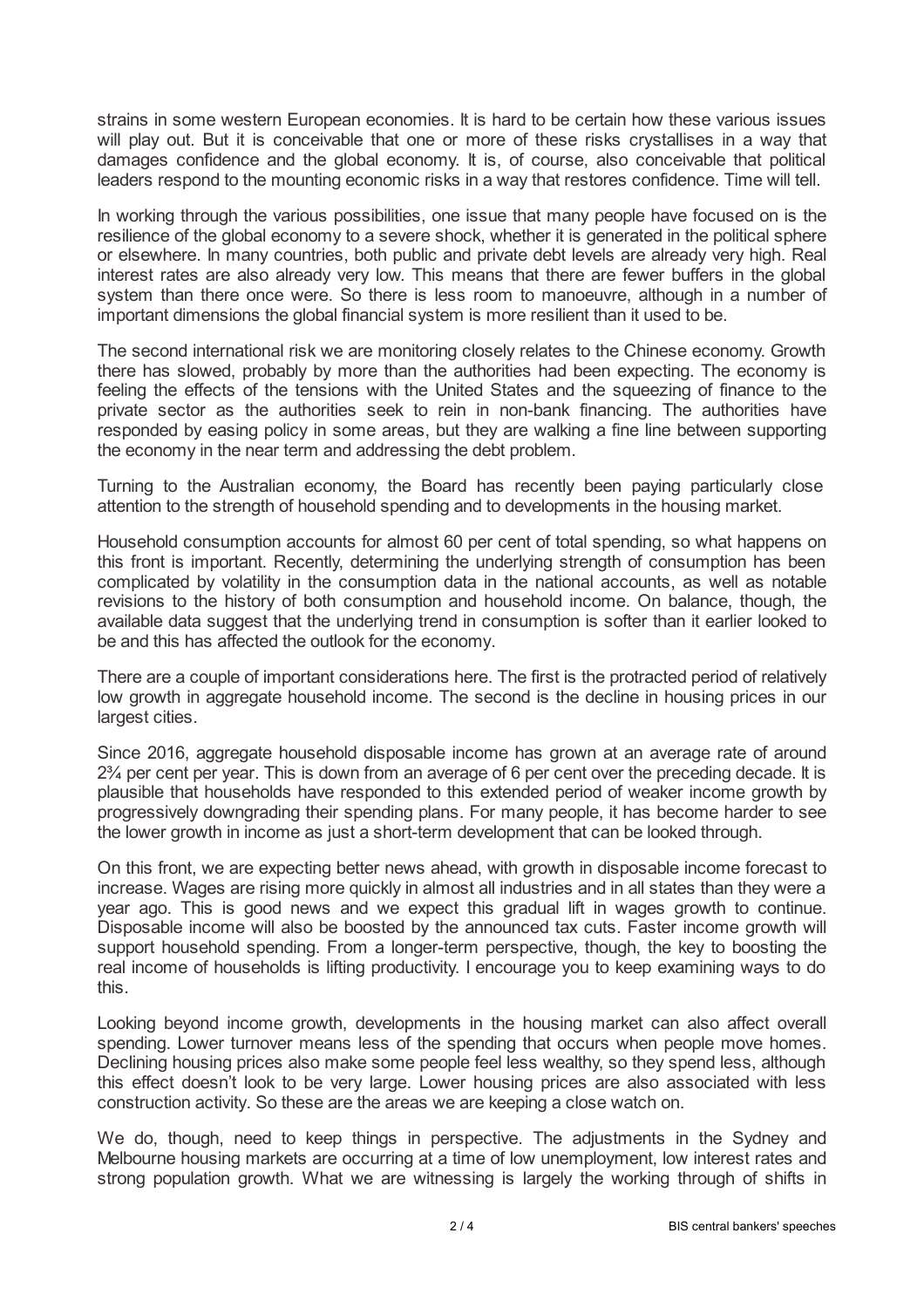supply and demand for housing due to structural factors. In both markets it took a long time for supply to respond to faster population growth, so prices went up. And now that supply has responded, some of the earlier increase in prices has been reversed.

I understand that these swings in housing prices are difficult for some in our community. We should, though, take some reassurance from the fact that our economy and our financial system are resilient. This adjustment in the housing market is not expected to derail the economy. It will put our housing markets on more sustainable footings and allow more people to purchase their own home. So there is a positive side too.

I would now like to turn to monetary policy. The Reserve Bank Board has held the cash rate steady at 1½ per cent since August 2016. This is a stimulatory setting of monetary policy, which has helped support job creation and a gradual lift in inflation.

When we met with the Committee six months ago, I said that if further progress on achieving our goals of full employment and returning inflation to target is made, you could expect the next move in interest rates to be up, rather than down. I also said that the Board did not see a strong case for a near-term adjustment in the cash rate, given that the progress towards our goals was expected to be only gradual.

Today, the probability that the next move is up and the probability that it is down are more evenly balanced than they were six months ago. This shift largely reflects the change in the outlook for consumption that I have spoken about.

It is important to point out that we are still expecting further progress towards our goals. The unemployment rate is forecast to decline further and inflation to increase, although only gradually. If we do make this progress, it remains the case that higher interest rates will be appropriate at some point. But it is also possible that the economy is softer than we expect and that progress towards our goals is limited. If there were to be a sustained increase in the unemployment rate and a lack of further progress towards the inflation objective, lower interest rates might be appropriate at some point. We have the flexibility to do this if needed. We are not on a predetermined course.

The Board maintains its strong focus on the medium term and is seeking to be a source of stability and confidence. As was the case six months ago, it does not see a strong case for a near-term change in the cash rate. With monetary policy already providing considerable support to the Australian economy, it is appropriate to maintain the current policy setting while we assess developments. Much will depend on what happens in our labour market.

I would like to turn to some other issues now.

Some years ago, this Committee held extensive hearings into the foreign bribery issues at Note Printing Australia (NPA) and Securency. The legal proceedings against former employees of these companies were finally completed last November. As a result, the Supreme Court of Victoria lifted longstanding suppression orders. This allowed the RBA to disclose that in 2011 NPA and Securency entered guilty pleas to charges of conspiracy to bribe foreign officials between 1999 and 2004. We were also able to disclose that the two companies paid substantial fines and penalties, including under proceeds of crime legislation.

The Reserve Bank has sought to deal with this difficult matter as openly and transparently as possible. The corrupt and unethical behaviour that was uncovered runs counter to everything that we stand for.

A number of years ago, we sold our half share in Securency, the manufacturer of the polymer material the notes are printed on. Securency is now owned by a Canadian firm. NPA remains a fully owned subsidiary of the RBA and it prints Australia's banknotes in Melbourne. The company